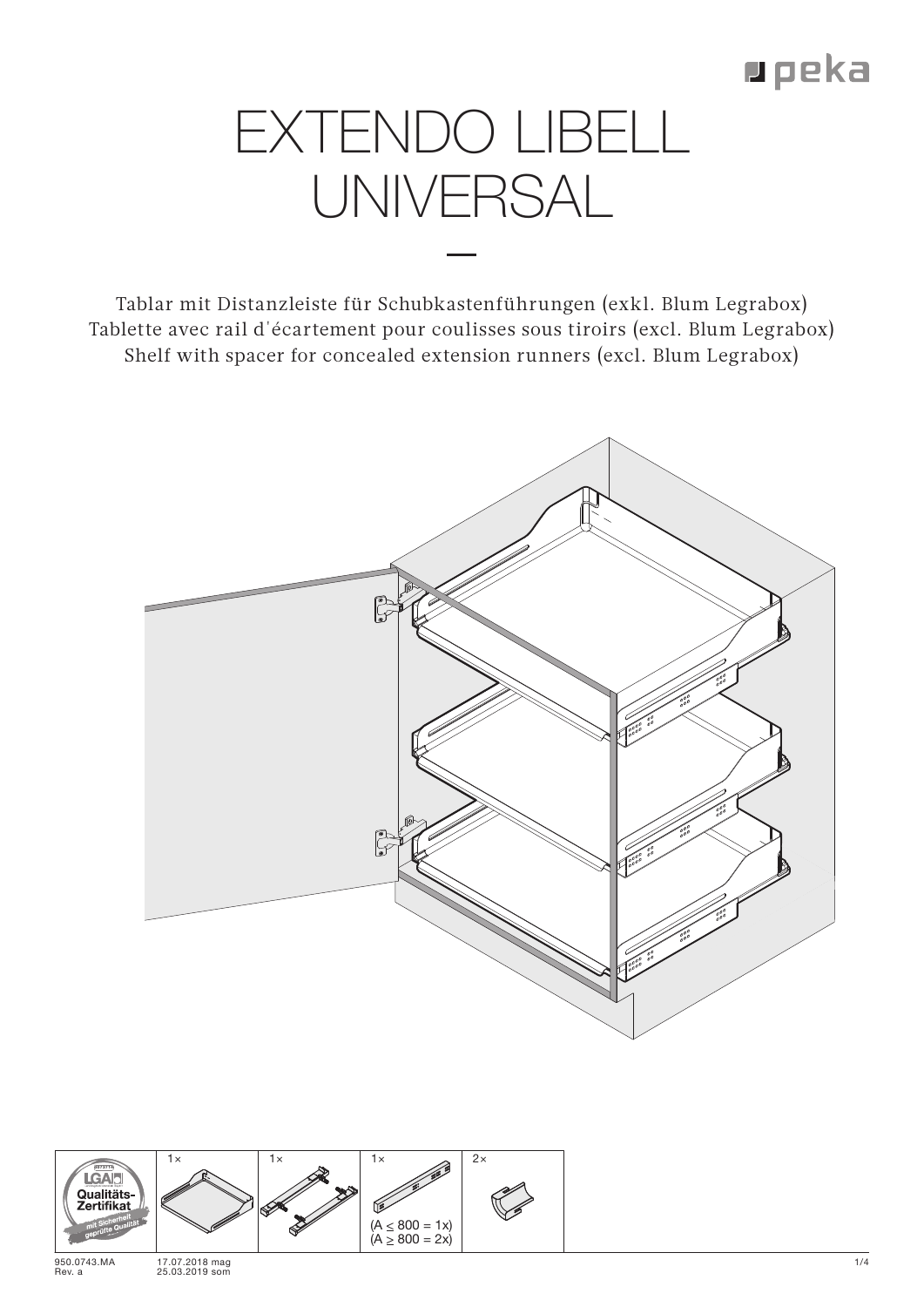



| $\overline{A}$ | B   | Art.-Nr.    |
|----------------|-----|-------------|
| 300            | 225 | 200.1306.xx |
| 400            | 325 | 200.1310.xx |
| 450            | 375 | 200.1312.xx |
| 500            | 425 | 200.1314.xx |
| 550            | 475 | 200.1316.xx |
| 600            | 525 | 200.1318.xx |
| 800            | 700 | 200.1320.xx |
| 825            | 725 | 200.1322.xx |
| 900            | 800 | 200.1324.xx |
|                |     |             |

| Produkt<br>Produit | <b>Typ</b><br><b>Type</b>                | Nennlänge NL<br>Longueur nominale NL |    |    |      |      |
|--------------------|------------------------------------------|--------------------------------------|----|----|------|------|
| Product            | <b>Type</b>                              | Nominal length NL                    | D  | E  | F    | n    |
| <b>Adar Salice</b> | FUTURA SMOVE 6555/45                     | 450                                  | 62 | 44 | 42   | 31,3 |
| <b>Blum</b>        | Tandem 560H4500                          |                                      | 49 | 43 | 36,5 | 26,8 |
| Ebco               | PR.Quadral SL-S/C<br>Code: P-CDS-45-SCCi |                                      | 48 | 36 | 36,5 | 27,5 |
| Grass              | DYNAMOOV 30kg F1301077                   |                                      | 49 | 43 | 37   | 27,6 |
| Grass              | DYNAPRO 40kg F1301160                    |                                      | 49 | 43 | 37   | 27,6 |
| Hettich            | Quadro V6 0045291                        |                                      | 50 | 37 | 35,5 | 26   |
| Hettich            | Quadro 30 0047431                        |                                      | 52 | 39 | 34,5 | 24   |
| <b>POINT</b>       | Precision Soft closing<br>450 mm 44075   |                                      | 48 | 42 | 37,5 | 28   |
| Sun Chain          | L 72187/450 GA                           |                                      | 49 | 33 | 36   | 27   |

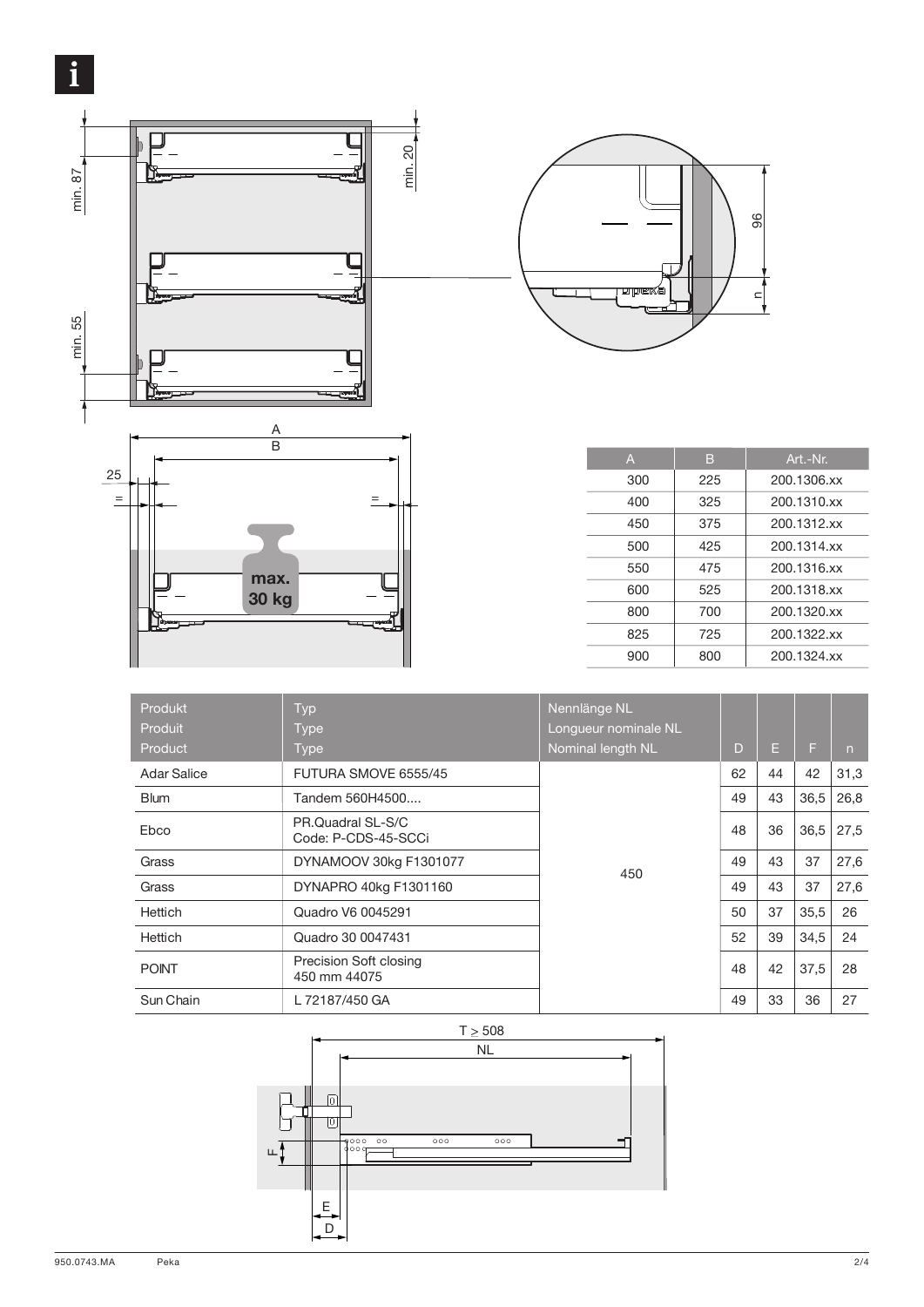



**REPAIR** 



Peka